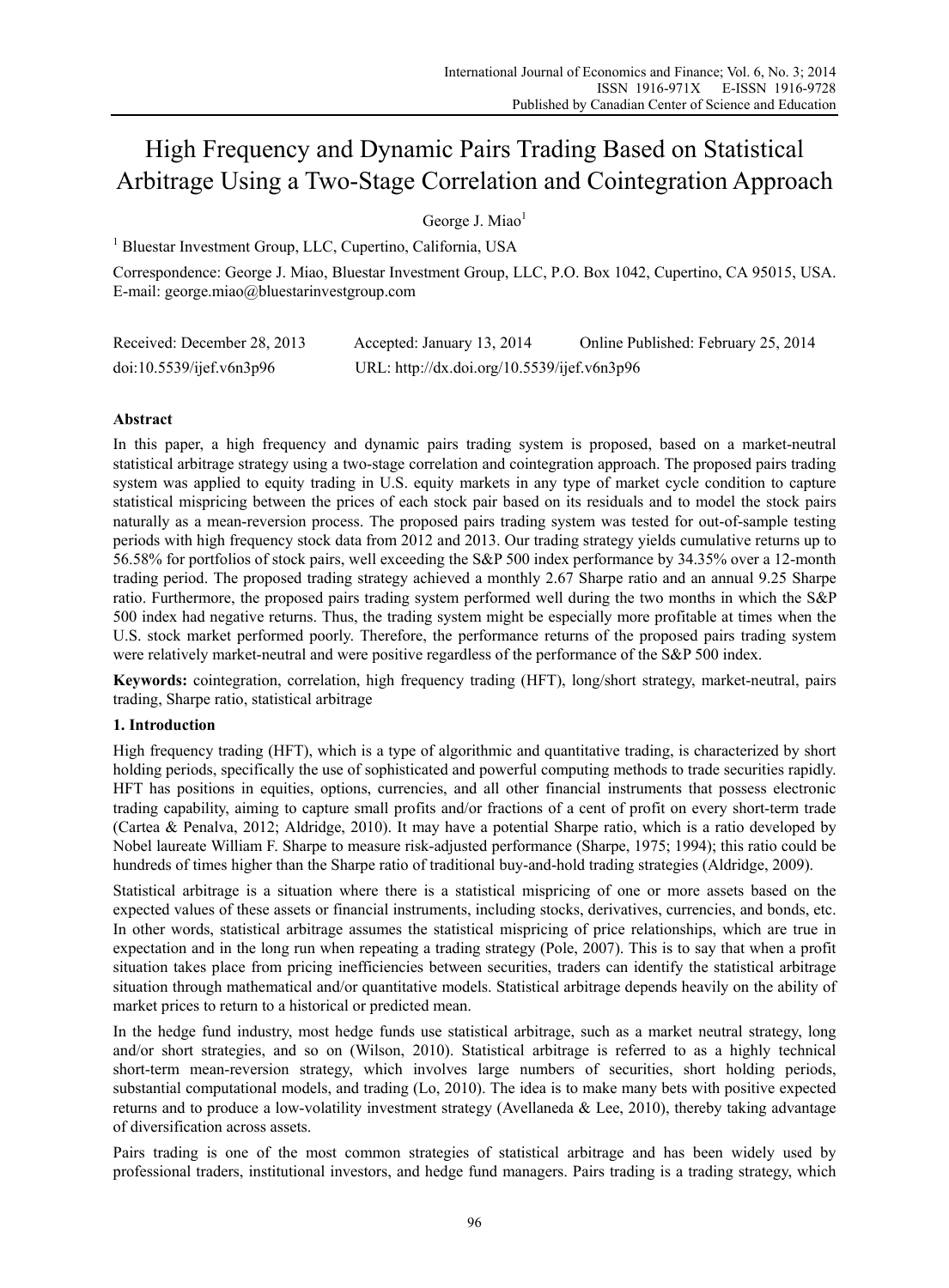takes advantage of market inefficiencies based on a pair of stocks. The perception is to identify two stocks that move together and to take long and short positions simultaneously when they diverge abnormally. Thus, it is expected that the prices of the two stocks will converge to a mean in the future (Perlin, 2009; Elliot, Hoek, & Malcolm, 2005; Caldeira & Moura, 2013). Pairs trading is one of the early quantitative methods of trading used at Wall Street that dates back to the 1980's (Vidyamurthy, 2004). Today, it continues to remain an important statistical arbitrage strategy used by hedge funds.

According to quantitative models, pairs trading requires a driving mechanism for mean-reversions using a statistical arbitrage strategy. If two stock prices were truly random, pairs trading would not work well. The Law of One Price (LOP) states that two stocks with the same payoff in every state of nature must have the same current value (Caldeira & Moura, 2013; Gatev, Goetzmann, & Rouwenhorst, 2006). Thus, two stock prices spread between close substitute assets should have a stable, long-term equilibrium price over time. This is consistent with the view that the profits are a compensation of statistical arbitrage according to the LOP.

Pairs trading can also be considered as a market-neutral trading strategy that matches a long position and a short position in a pair of highly correlated financial instruments. Like the process of statistical arbitrage, the profit value of pairs trading is derived from the difference of the price changes of the two instruments, rather than from the direction in which each instrument moves. This trading can be used to gain profit during a variety of market conditions, including periods when the equity market goes up, down, or sideways, along with low or high volatilities.

The market-neutral trading strategy often provides a hedge against market risk because one long position is taken in conjunction with another short position to reduce directional exposure. The market-neutral trading strategy is neither risk-neutral nor risk-free. As can be expected, the risks are different from those associated with market directional trading. Thus, the market-neutral trading strategy provides alternative and uncorrelated profits of return with market directions.

Recently, advances in wired and wireless high-speed wideband connections (Miao, 2007) and powerful computing methods have utilized HFT in conjunction with market-neutral statistical arbitrage strategies, such as pairs trading. Holding periods have significantly decreased from weeks to days, hours to minutes, or even shorter time periods, increasing the frequency of profit returns.

Correlation and cointegration in statistical arbitrage are related, but they highlight different concepts. High correlation in assets does not necessarily imply high cointegration in prices. Correlation reflects co-movements in assets, but it is usually unstable over time. High correlation alone is not sufficient enough to ensure the long-term performance of hedges. Correlations based on hedge strategies commonly require frequent rebalance (Alexander, 1999). On the other hand, cointegration measures long-term co-movements in prices even through a period when correlation appears low. Therefore, cointegration based on hedge strategies may be more effective in long-term running and short-term dynamic trends.

Thus, in this paper, a high frequency and dynamic pairs trading system is proposed, based on a market-neutral statistical arbitrage strategy using a two-stage correlation and cointegration approach. The proposed pairs trading system was applied to equity trading and was able to capture statistical mispricing between the prices of stock pairs, using regression residuals, and to model them as natural mean-reversion processes with a short holding period in the U.S. equities market under any market cycle conditions.

## **2. High Frequency Stock Data**

A high frequency equity database contained 2,100 preselected individual stocks, in which each stock belonged to the NYSE and/or NASDAQ in the U.S. equities market. Each high frequency stock datum consisted of 15-minute stock prices, which included open, high, low, and close prices with a volume, and were referred to as open-high-low-close (OHLC) stock prices. These stocks had trading dates ranging from May 1, 2012 to the present, where new intraday data were updated automatically on a daily basis. Each high frequency stock datum was separated into different sectors. In this paper, 177 oil and gas stocks from the energy sector were selected for the high frequency and dynamic pairs trading system, based on the market-neutral statistical arbitrage strategy using the two-stage correlation and cointegration approach.

## **3. Algorithms, Modeling and Methods**

Correlation is a statistical term derived from linear regression analysis, which describes the strength of a relationship between two variables. The central idea of pairs trading is to see if two stocks are highly correlated. Then, any changes in correlation may be followed by mean-reversion to the trend of stock pairs, thereby creating a profit opportunity.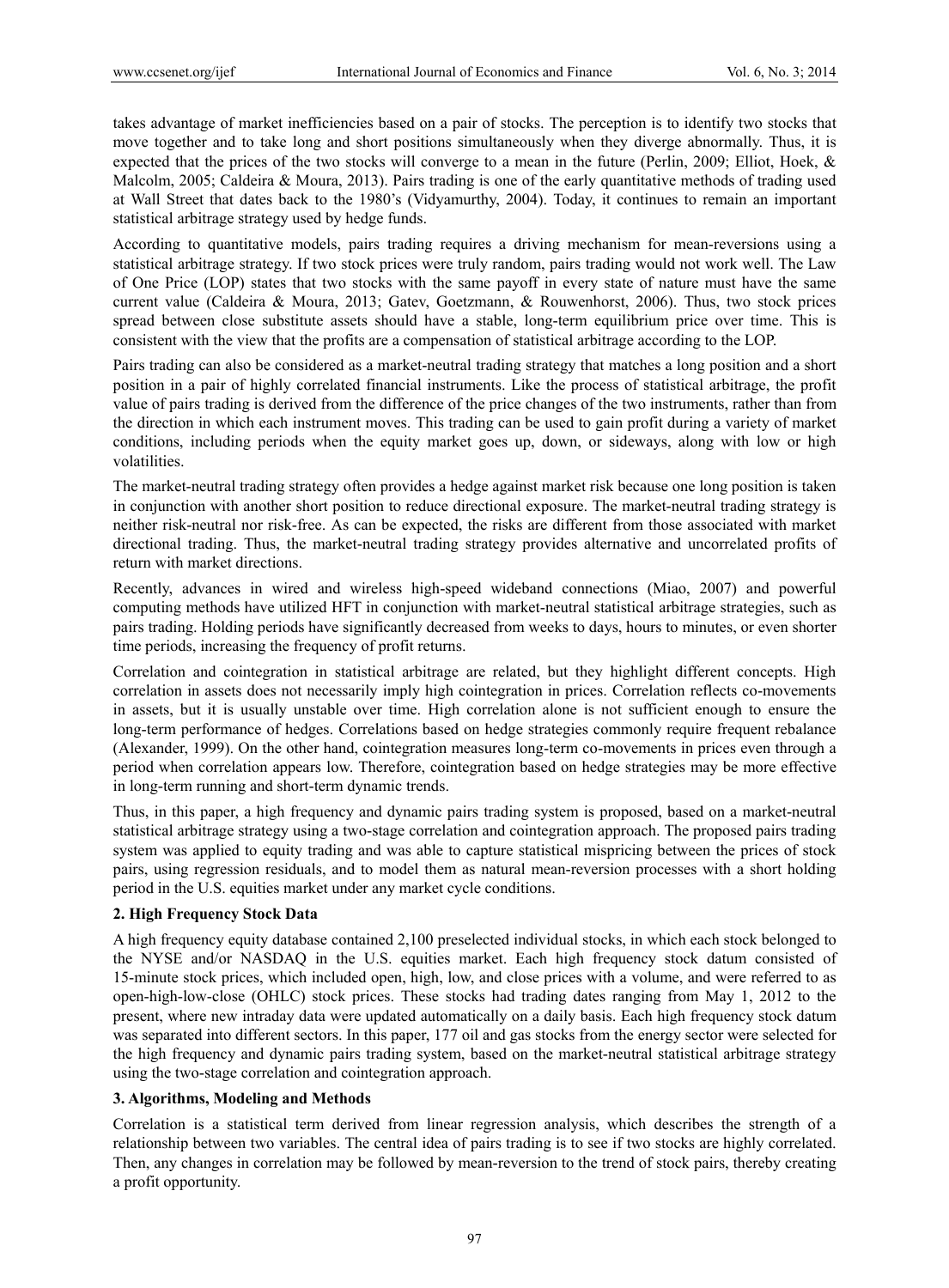On the other hand, cointegration is an attempt to parameterize pairs trading strategies, which explore the possibility of a statistical feature, where two stocks are cointegrated. That is, two stocks can be linearly combined to produce a stationary time series. Cointegration is a powerful tool, which allows the establishment of a dynamic model of two non-stationary time-series stocks.

Pairs trading attempts to identify a relationship between two stocks, determine the direction of their relationship, and execute long and short positions based on the statistical data presented simultaneously. Selecting a good stock pair for trading becomes the most important stage of mean-reversion of the market-neutral statistical arbitrage strategy.

Thus, in this section, the applicability of the two-stage correlation and cointegration approach for the high frequency and dynamic pairs trading system, based on the mean-reversion of the market-neutral statistical arbitrage strategy, is discussed in detail in terms of algorithms, quantitative models, and pairs trading strategies and methods.

#### *3.1 Pairs Trading Using Correlation*

Correlation measures the relationship between two stocks that have price trends. They tend to move together, and thus are correlated. By identifying two highly correlated stocks, we can look for periods of divergence, figure out why two stock prices are separating, and attempt to take profit through convergence, which is a mean-reversion process.

In selecting each of the stock pairs, all of the stocks belonging to the same energy sector were considered. Competing stocks within the same sector made natural potential stock pairs. This was due to similar market risks, exposed to all of the stocks in the same sector. Suitable stock pairs were found to have commonalities with good liquidity, and furthermore could be sold by using short-sell.

In order to identify matched stock pairs, all of the stocks from the same sector were screened by calculating correlation coefficients and/or using a minimum-distance criterion, which was the sum of squared deviations between two normalized stock prices. A matched stock pair was chosen by determining whether or not it had a high correlation coefficient and/or small minimum distance between the stock pairs.

Considering two stocks A and B, a correlation coefficient between the stocks was a statistic that not only provided a measure of how the two stocks A and B were associated in a sample but also its properties, which closely related them to a straight-line regression. The correlation coefficient  $\rho$  of stock A and stock B was obtained by (Kleinbaum, Kupper, & Muller, 1988; Miao & Clements, 2002),

$$
\rho = \frac{\sum_{i}^{N} (A_i - \bar{A})(B_i - \bar{B})}{\left[\sum_{i}^{N} (A_i - \bar{A})^2 \sum_{i}^{N} (B_i - \bar{B})^2\right]^{1/2}}
$$
(1)

where  $\bar{A}$  and  $\bar{B}$  were the mean prices of stocks A and B, respectively, and their formula was given by

$$
\bar{A} = \frac{1}{N} \sum_{i}^{N} A_i \tag{2}
$$

and

$$
\bar{B} = \frac{1}{N} \sum_{i}^{N} B_i \tag{3}
$$

where N denoted a stock trading data range and  $\rho$  was a dimensionless quantity, which was in the range of  $-1 \leq \rho \leq 1$ . In other words,  $\rho$  was independent of the units of stocks A and B. The more positive  $\rho$  was, the more positive the association of stocks A and B was. This meant that stocks A and B were highly matched.

The minimum-distance criterion, which could be considered as an alternative method of correlation calculation as the sum of the squared deviations between the normalized prices of stocks A and B, was obtained by:

$$
\varepsilon = \sum_{i}^{N} (A_i - B_i)^2 \tag{4}
$$

where  $\varepsilon \ge 0$  usually. The smaller the value  $\varepsilon$  was, the more similar stocks A and B were. This meant that stocks A and B were a highly matched pair.

Thus, both the correlation coefficient and the minimum-distance criterion could be used as criteria for ranking and selecting stock pairs. Stock pairs with the highest correlation coefficients or the smallest minimum-distance values were chosen. In this paper, the correlation coefficients, criteria for pre-selection, were used for selecting potential stock pairs.

However, pairs trading based on a correlation approach alone would have a disadvantage of instabilities between prices of a stock pair over time. Correlation coefficients do not necessarily imply mean-reversion between the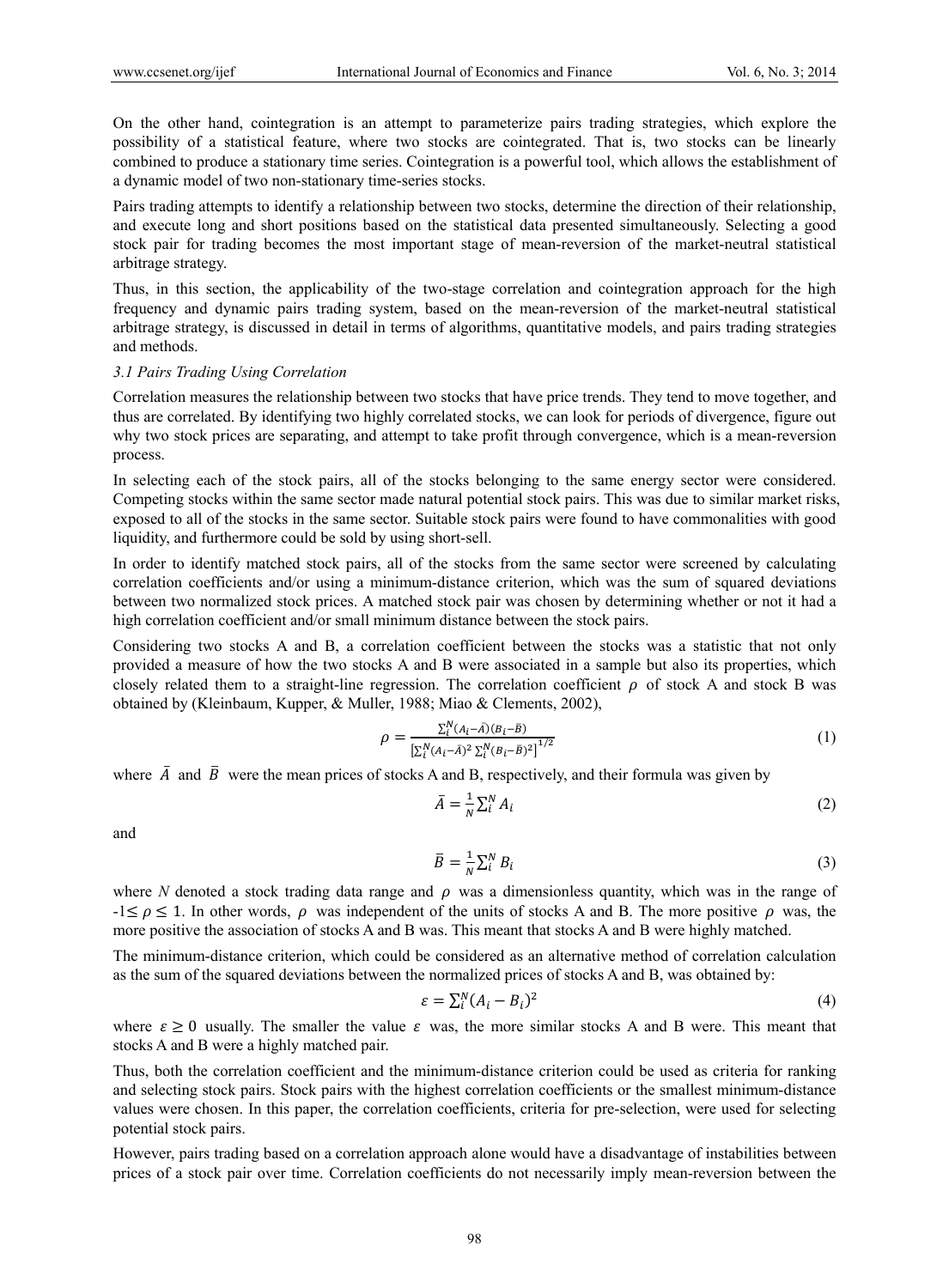prices of the two stock pairs. This is because the correlation approach is sensitive to small time deviations (Harris, 1995; Lin, McCrae, & Gulati, 2006), especially in high frequency and dynamic pairs trading.

In order to overcome the above issue in the correlation approach for pairs trading, a cointegration approach was further used as the second-step of the selection process for the paired stocks, which were first selected by using the correlation coefficients for pairs trading.

## *3.2 Pairs Trading Using Cointegration*

The cointegration concept, an innovative mathematical model in econometrics developed by Nobel laureates Engle and Granger (Engle & Granger, 1987), established much interest among economists in the last decade. Cointegration states that, in some instances, despite two given non-stationary time series, a specific linear combination of the two time series is actually stationary. In other words, the two time series move together in a lockstep fashion.

The definition of cointegration is the following: assume that  $x_t$  and  $y_t$  are two time series that were non-stationary. If there existed a parameter  $\gamma$  such that the following equation

$$
z_t = y_t - \gamma x_t \tag{5}
$$

was a stationary process, then *x<sub>t</sub>* and *y<sub>t</sub>* would be cointegrated. This path-breaking process emerged as a powerful tool for investigating common asset trends in multivariate time series. Cointegration provided a sound methodology for modeling both the long-term equilibrium and the short-term dynamic trends of the time-series samples.

#### 3.2.1 Stationary Process

In time-series analyses and applications, the statistics or ensemble averages of a random process were often independent of time. It was commonly assumed that a time series signal had first-order and second-order probability density functions, which were independent of time. These conditions were sometimes referred to as stationary or statistical time-invariance.

A stationary process, or stationary for short in this paper, was essentially a stochastic process, in which its joint probability distribution did not change when it was shifted in time (Miao, 2007; Miao & Clements, 2002). Consequently, its corresponding mean and variance also did not change over time. Likewise, the mean and variance of a random process did not follow trends.

The process was said to be a first-order stationary if the first-order density function of a random process or a time series signal was independent of time. For the first-order stationary, the first-order statistics were invariant to a time shift of the process. That is, the mean of the random process was a constant,

$$
m_t = m \tag{6}
$$

and the variance was also a constant,

$$
\sigma_t^2 = \sigma^2 \tag{7}
$$

Similarly, if a second-order joint density function depended only on the difference,  $t_2 - t_1$ , rather than on individual times  $t_1$  and  $t_2$ , then the process was said to be a second-order stationary. For the second-order stationary, the mean and variance were constants as well. In addition, the correlation between the random variables  $x_{t1}$  and  $x_{t2}$  depended only on the time difference,

$$
R_{t2,~t1} = R_{t2-t1} \tag{8}
$$

where  $R_{t2, t1} = E\{x_{t1}, x_{t2}^*\}$  was an autocorrelation function (Miao, 2007; Miao & Clements, 2002) and the time difference,  $t_2$ - $t_1$ , was referred to as the lag.

For the high frequency and dynamic pairs trading system, a recursive formula for frequently updating statistics was used to quickly calculate the mean and variance. A recursive mean was obtained by

$$
m_{t+1} = \frac{1}{t+1} (m_t + x_{t+1})
$$
\n(9)

where  $x_{t+1}$  was the  $(t+1)$ *th* sample, and a recursive variance was computed by

$$
\sigma_{t+1}^2 = \left(1 - \frac{l}{t}\right)\sigma_t^2 + (t+1)\left(m_{t+1} - m_t\right)^2\tag{10}
$$

Stationary was an important concept in time-series analysis and applications of stock pairs trading, where the raw stock data were often transformed to become stationary. It was an especially important concept tool in the application of the cointegration approach, as discussed in the next section in detail.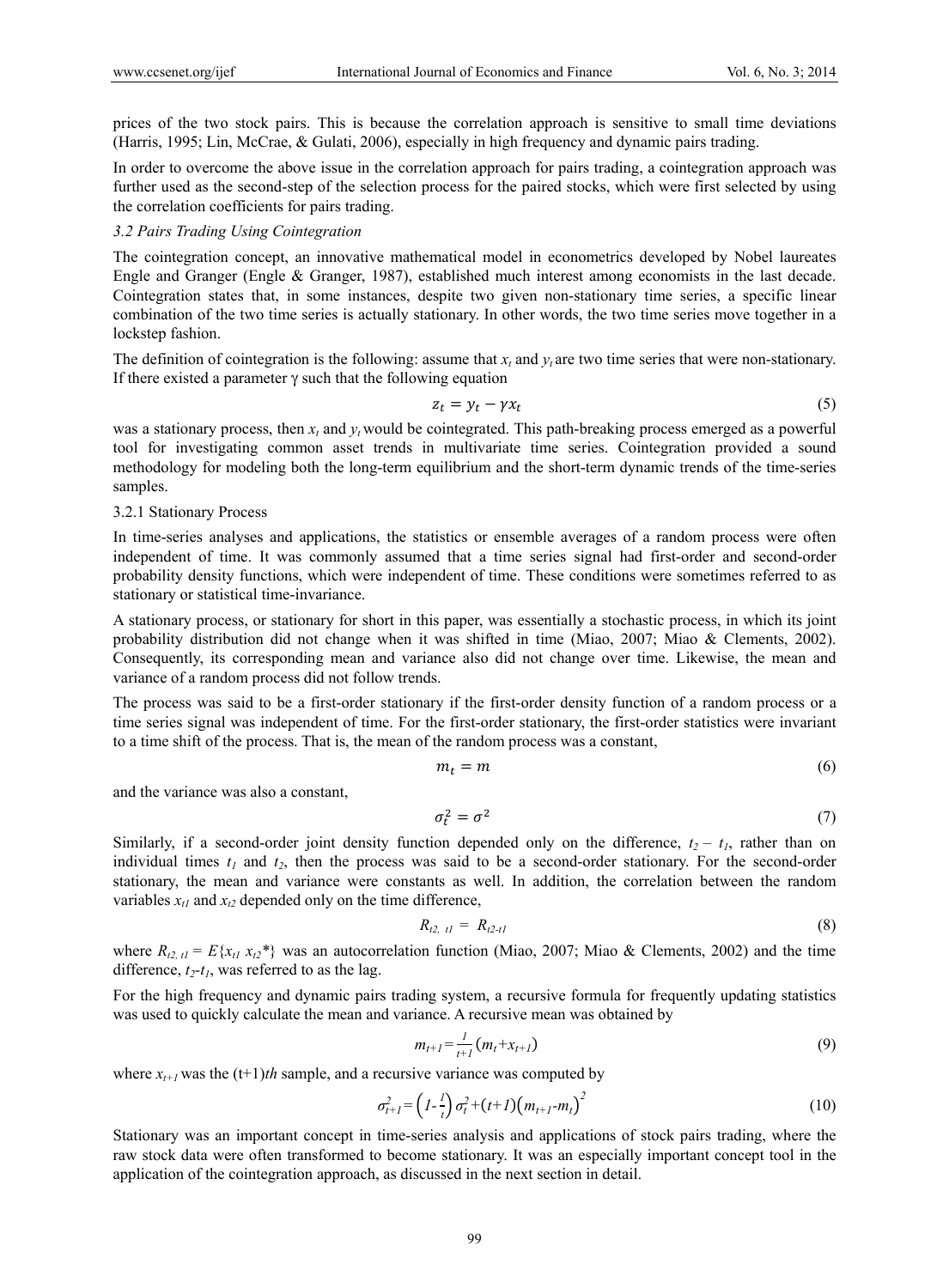#### 3.2.2 Cointegration Approach

Let  $P_t^A$  and  $P_t^B$  be the prices of two stocks *A* and *B*, respectively. If it was assumed that  $\{P_t^A, P_t^B\}$  were individually non-stationary, there existed the parameter  $\gamma$  such that the following equation was a stationary process

$$
P_t^A - \gamma P_t^B = \mu + \varepsilon_t, \tag{11}
$$

where  $\mu$  was a mean of the cointegration model.  $\varepsilon_t$  was a stationary, mean-reverting process and was referred to as a cointegration residual, a regression residual, or a residual for short. The parameter  $\gamma$  was known as a *cointegration coefficient*. Equation (11) represented a model of a cointegrated pair for stocks A and B.

Also note that Equation (11) could be used in the logarithm for pair trading as well. In this case, it would only be valid to represent logarithm prices when these logarithm prices were cointegrated and their corresponding residuals were stationary.

The cointegration process determined the cointegration coefficient  $\gamma$  and the long-term equilibrium relationship between stocks A and B determined the mean  $\mu$  of the cointegration model. Thus, a quantity O of profit or loss per trade of an investment or in pairs trading could be estimated as follows:

$$
Q = (P_t^A - P_{t+1}^A) - \gamma (P_t^B - P_{t+1}^B)
$$
  
=  $(P_t^A - \gamma P_t^B) - (P_{t+1}^A - \gamma P_{t+1}^B)$   
=  $(\mu + \varepsilon_t) - (\mu + \varepsilon_{t+1})$   
=  $\varepsilon_t - \varepsilon_{t+1}$ . (12)

Equation (12) created three possible trading results in terms of profits or losses for each stock pairs trading process. As can be seen, if the term  $(\varepsilon_t - \varepsilon_{t+1}) > 0$ , the pairs trading made a positive profit. If the term  $(\varepsilon_t - \varepsilon_{t+1}) = 0$ , the pairs trading was a breakeven. If the term  $(\varepsilon_t - \varepsilon_{t+1}) < 0$ , then the pairs trading produced a negative return. Therefore, it is important to understand how the regression residual  $\varepsilon_t$  could be used for each pairs trading.

## 3.2.3 Cointegration Verification

In the Engle-Granger method (Engle & Granger, 1987), we first set up a cointegration regression between stocks A and B as stated in Equation (11), and then estimated the regression parameters  $\mu$  and  $\gamma$  using an ordinary least squares (OLS) method. Subsequently, we tested the regression residual  $\varepsilon_t$  to determine whether or not it was stationary. If the regression residual  $\varepsilon_t$  was stationary, then the two stock prices  $\{P_t^A, P_t^B\}$  were said to be cointegrated.

There existed a number of different stationary tests to verify the regression cointegration (Johansen, 1988; Cochrance, 1991; Wang & Yau, 1994). The most popular stationary test in the area of cointegration, the Augmented Dickey Fuller (ADF) test (Dickey & Fuller, 1979), was used on the regression residual  $\varepsilon_t$  to determine whether it had a unit root.

Testing for the presence of the unit root in the regression residual  $\varepsilon_t$  using the ADF test was given by

$$
\Delta Z_t = \alpha + \beta t + \gamma Z_{t-1} + \sum_{i=1}^{p-1} \delta_i \Delta Z_{t-i} + u_t \tag{13}
$$

where  $\alpha$  was a constant,  $\beta$  was the coefficient on a time trend,  $p$  was the lag order of the autoregressive process, and  $u_t$  was an error term and serially uncorrelated. If both parameters  $\alpha = 0$  and  $\beta = 0$ , Equation (13) modeled a random walk. If  $\alpha \neq 0$  and  $\beta = 0$ , Equation (13) modeled a random walk with a drift. To estimate all of the parameters in Equation (13), OLS was used.

The number of lag order *p* in Equation (13) was usually unknown and therefore had to be estimated. To determine the number of lag order *p*, the information criteria for lag order selection was used, such as the Akaike information criterion (AIC) (Akaike, 1992), Schwartz information criterion (SIC) (Schwarz, 1978), Hannan-Quinn criterion (HQC) (Hannan & Quinn, 1979), final prediction error (FPE) (Akaike, 1969), and Bayesian information criterion (BIC) (Akaike, 1979; Liew, 2004). The method for estimating the number of lag order *p* was to minimize one of the following criteria:

$$
AIC = \ln(\hat{\sigma}_p^2) + \frac{2p}{T}
$$
 (14)

$$
SIC = \ln(\hat{\sigma}_p^2) + \frac{p \ln(T)}{T}
$$
 (15)

$$
HQC = \ln(\hat{\sigma}_p^2) + \frac{2p \ln[\ln(T)]}{T}
$$
\n(16)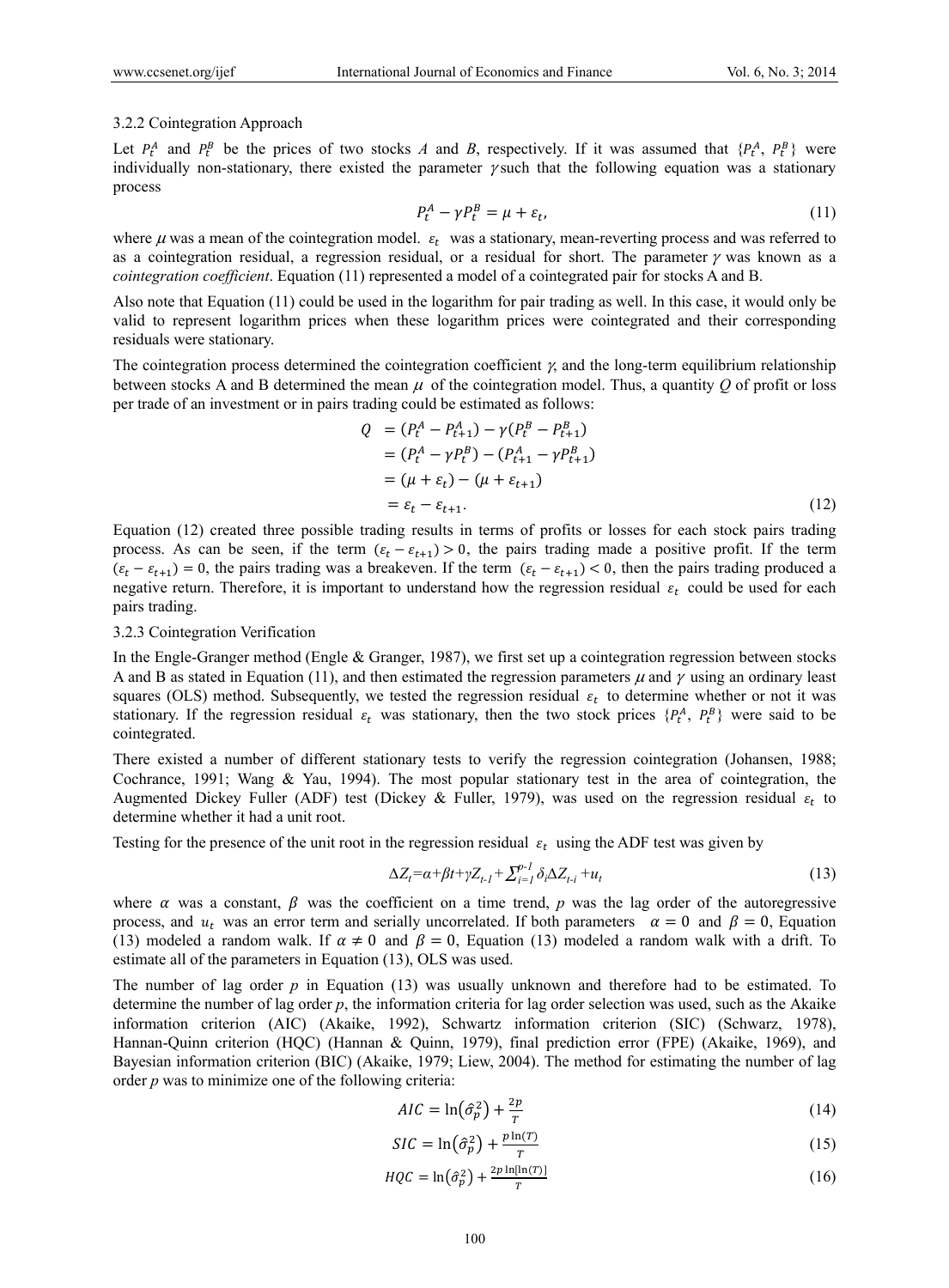and

$$
FPE = \hat{\sigma}_p^2 (T - p)^{-1} (T + p)
$$
 (17)

$$
BIC = (T - p)\ln\left(\frac{T\hat{\sigma}_p^2}{T - p}\right) + T\left[1 + \ln(\sqrt{2\pi})\right] + p\ln\left[\frac{\sum_{t=1}^{T} (\Delta Z_t)^2 - T\hat{\sigma}_p^2}{p}\right]
$$
(18)

where *T* was the sample size, and the estimation of the error variance  $\hat{\sigma}_p^2$  was given by

$$
\hat{\sigma}_p^2 = \frac{\Sigma_{t=p}^T \hat{u}_t^2}{T - p - 1} \tag{19}
$$

where  $u_t$  was the error term in Equation (13). Thus, using one of these criteria, called  $C_T[p]$ , in Equations (14), (15), (16), (17) or (18), the number of lag order *p* could be estimated according to the formula as follows:

$$
\hat{p} = argmin_{p \le p_{max}} \{C_T[p]\}.
$$
\n(20)

The *pmax* in Equation (20) was the maximum lag order, which could be determined by using a rule of thumb (Ng & Perron, 1995):

$$
p_{\text{max}} = \left[12 \cdot \left(\frac{T}{100}\right)^{1/4}\right] \tag{21}
$$

where  $\|\cdot\|$  denoted an integer operation. As can be seen, this choice allowed the maximum lag order *p<sub>max</sub>* to grow with the sample size of *T*.

The unit root test for the regression residual  $\varepsilon_t$  using the ADF test was then carried out under the null hypothesis H<sub>0</sub>:  $\gamma = 0$  versus the alternative hypothesis H<sub>1</sub>:  $\gamma < 0$ . A statistical value of the ADF test was obtained by

$$
ADF \text{ test} = \frac{\hat{r}}{SE(\hat{r})} \tag{22}
$$

where  $\hat{\gamma}$  and  $SE(\hat{\gamma})$  were the cointegration coefficient and standard errors of the OLS estimate, respectively. The standard errors  $SE(\hat{\gamma})$  could be computed by

$$
SE(\hat{\gamma}) = \sqrt{\frac{\sum_{i=1}^{n} (\Delta Z_{ti} - \Delta \bar{Z}_t)^2}{(n-2)\sum_{i=1}^{n} (Z_{(t-1)i} - \bar{Z}_{(t-1)i})^2}} \tag{23}
$$

The test result in Equation (22) was compared with the critical value of the ADF test. If the test statistic in Equation (22) was less than the critical value, then the null hypothesis H<sub>0</sub>:  $\gamma = 0$  was rejected. This meant that no unit root was present, and the regression residual  $\varepsilon_t$  in Equation (11) was thereby stationary. Thus, the two stock prices  $\{P_t^A, P_t^B\}$  were cointegrated.

# *3.3 Pairs Trading Strategies*

The pairs trading strategies, proposed in this paper, were referred to as market-neutral statistical arbitrage strategies using trading signals based on the regression residual  $\varepsilon_t$  in Equation (11) and were modeled as a mean-reverting process, and not the prices themselves.

In this paper, in order to select potential stocks for pairs trading, the two-stage correlation and cointegration approach was used. The first step of the pairs trading strategy was to identify potential stock pairs from the same sector, where the stock pairs were selected with correlation coefficients of at least 0.90 by using the correlation approach stated in Equation (1). The first step was also referred to as pre-selection of the stock pairs. The second step of the pairs trading strategy was to check to see if the pre-selected stock pairs were integrated in the same order, and were cointegrated according to Equation (11). If the null hypothesis H<sub>0</sub>:  $\gamma = 0$  was rejected, then no unit root was present. That is, the regression residual  $\varepsilon_t$  was stationary.

To test the cointegration, the Engle and Granger's approach was adapted by using the ADF test statistics based on Equations (13), (22), and (23). The cointegration tests were completed on all potential stock pairs that had been initially pre-selected based on the correlation coefficients. Selections of the stock pairs for pairs trading had to pass the cointegration test by using the ADF test statistics.

The third step of the pairs trading strategy was to rank all of the stock pairs based on the cointegration test values. The smaller the cointegration test value was, the higher the rank the stock pair was assigned to. Final selection of the stock pairs from the top rank was used for the out-of-sample testing periods.

The final step of the pairs trading strategy was to define a couple trading rules. By simultaneously taking both long and short positions for pairs trading, we must be able to determine when we should open and when we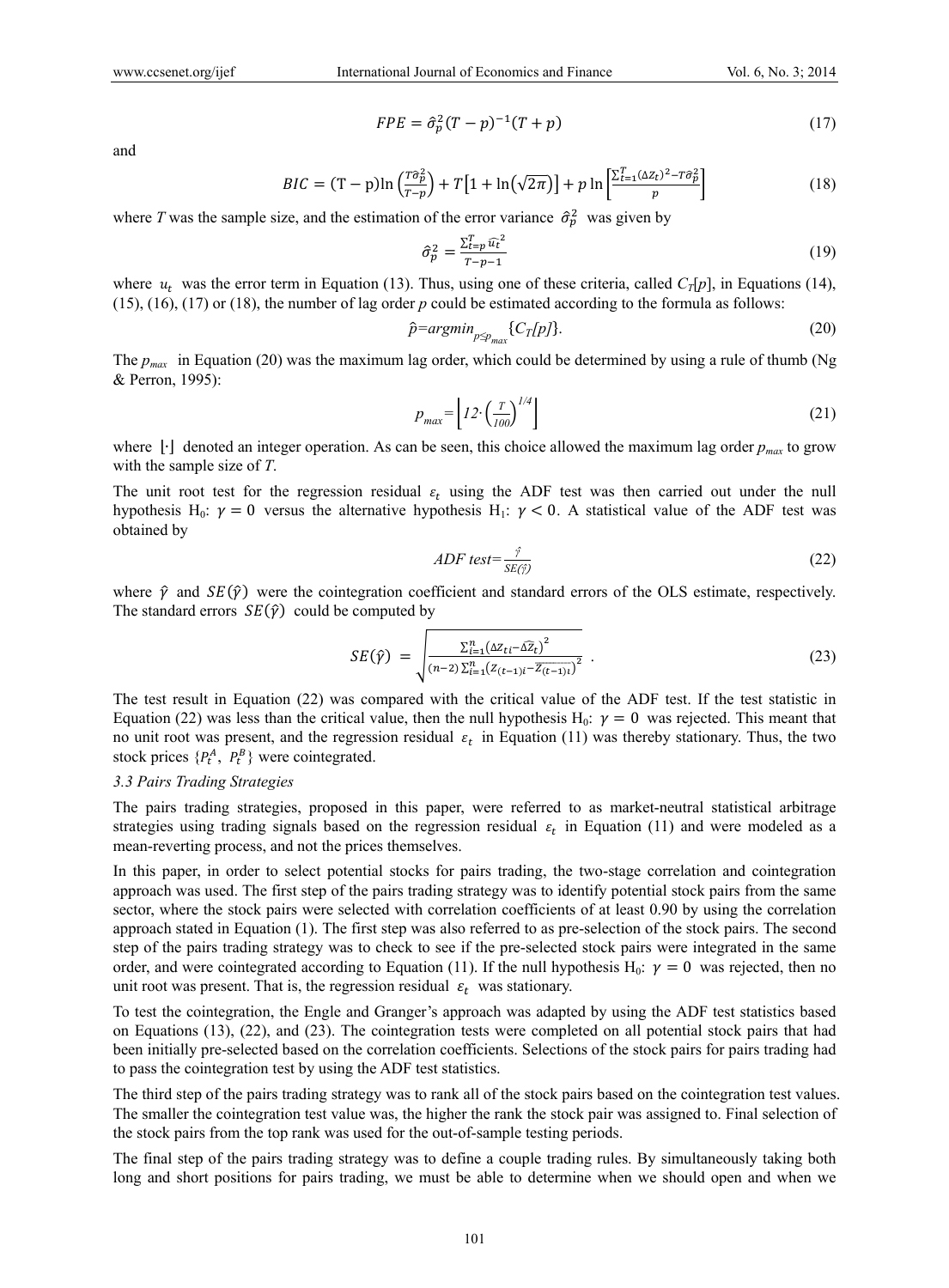should close the pairs trading based on quantitative definitions. To open a pairs trading, the regression residual  $\varepsilon_t$  in Equation (11) must cross over and down the positive  $\delta$  standard deviations above the mean or cross down and over the negative  $\delta$  standard deviations below the mean, where  $\delta$  was a positive value. When the regression residual  $\varepsilon_t$  in Equation (11) returned to the mean, the pairs trading was closed. Furthermore, in order to prevent the loss of too much trading capital on a single pairs trading, a stop-loss was used to close the pairs trading when the regression residual  $\varepsilon_t$  hit 2 $\delta$  positive or negative standard deviations.

The composition of the portfolio for the pairs trading was not rebalanced even when stock prices moved and/or pairs trading positions might no longer be market-neutral after opening. However, only two actions of the pairs trading were used: to open a new position or to close the previously opened position with the total liquidation simultaneously.

## *3.4 Performance Evaluation*

In order to evaluate the performance of the out-of-sample testing periods for the high frequency and dynamic pairs trading system based on the market-neutral statistical arbitrage strategy, a Sharpe ratio (Sharpe, 1975; 1994) was used to measure a risk-adjusted portfolio performance. The Sharpe ratio, also known as the Sharpe index and the Sharpe measure, measured the excess return per unit of derivation for an investment asset, which was the risk-adjusted performance. The Sharpe ratio (SR) formula was given by

$$
SR = \sqrt{K} \frac{\overline{r_p} - r_f}{\sigma_p} \tag{24}
$$

where  $\bar{r}_p$  was an expected portfolio return,  $r_f$  was a risk free rate,  $\sigma_p$  was a portfolio standard deviation, and *K* was a constant. A 3-month U.S. Treasury Bill Rate at 0.08% was used as the risk free rate  $r_f$  for 2012 and 2013 (U.S. Treasury Bill Rate, 2013). To calculate an annual Sharpe ratio, the constant *K* was set to a different value, depending on whether the portfolio returns were hourly, daily, weekly, monthly, quarterly, or yearly. For the hourly returns, it was set as  $K = 1,638$  for the annual Sharpe ratio. For the daily returns,  $K = 252$ ; for the weekly returns,  $K = 50$ . For the monthly returns,  $K = 12$ ; for the quarterly returns,  $K = 4$ . Finally, for the yearly returns,  $K = 1$ .

Equation (24) indicated whether the returns for a portfolio were due to smart investment decisions or excess risk. For the performance of the out-of-sample testing periods, the greater a portfolio's Sharpe ratio was, the better its risk-adjusted performance had been.

## **4. Simulation Results**

During simulations of pairs trading, 177 stocks, which were all related to energy companies including oil and gas firms that were traded in public in the NYSE and/or NASDAQ markets, were collected to form a sector dataset. This dataset was referred to as energy sector. It contained all of the stocks with the 15-minute OHLC stock data along with volumes, which were split and dividend adjusted, from the trading dates ranging from May 1, 2012 to the present. All of the 15-minute OHLC stock data were initially divided into training (in-sample) and testing (out-of- sample) datasets. This method of separating a dataset into training and testing periods was referred to as the *holdout* method in statistical classification (Miao & Clements, 2002). A training period was preselected, in which the measures and parameters of the cointegration model in Equation (11) were estimated and computed. Immediately after the training period, a testing period followed, where the estimated model parameters based on the in-sample training period were used to test the performance of the pairs trading during the out-of-sample testing period.

## *4.1 A Dynamic Rolling Window*

In the in-sample training period of the pairs trading, each of the training data contained a 3-month period, which was a dynamic rolling window size, where there were approximately 66 trading days including a total of 1,716 15-minute OHLC for each of the stocks; each of the testing data contained a 1-month period that immediately followed the previous 3-month training data period, where there were approximately 22 trading days including 572 15-minute OHLC for each of the testing stocks. After completing the first testing process, the dynamic rolling window was automatically shifted 1 month ahead for the next training and testing periods. This dynamic shifting process was repeated for each stock pairs trading until all of the 15-minute OHLC stock data were used completely.

### *4.2 In-Sample Training*

During the in-sample training period, there was a total of 15,576 possible combinations of stock pairs using the 177 stocks within the energy sector. The first step of using the correlation approach was performed on all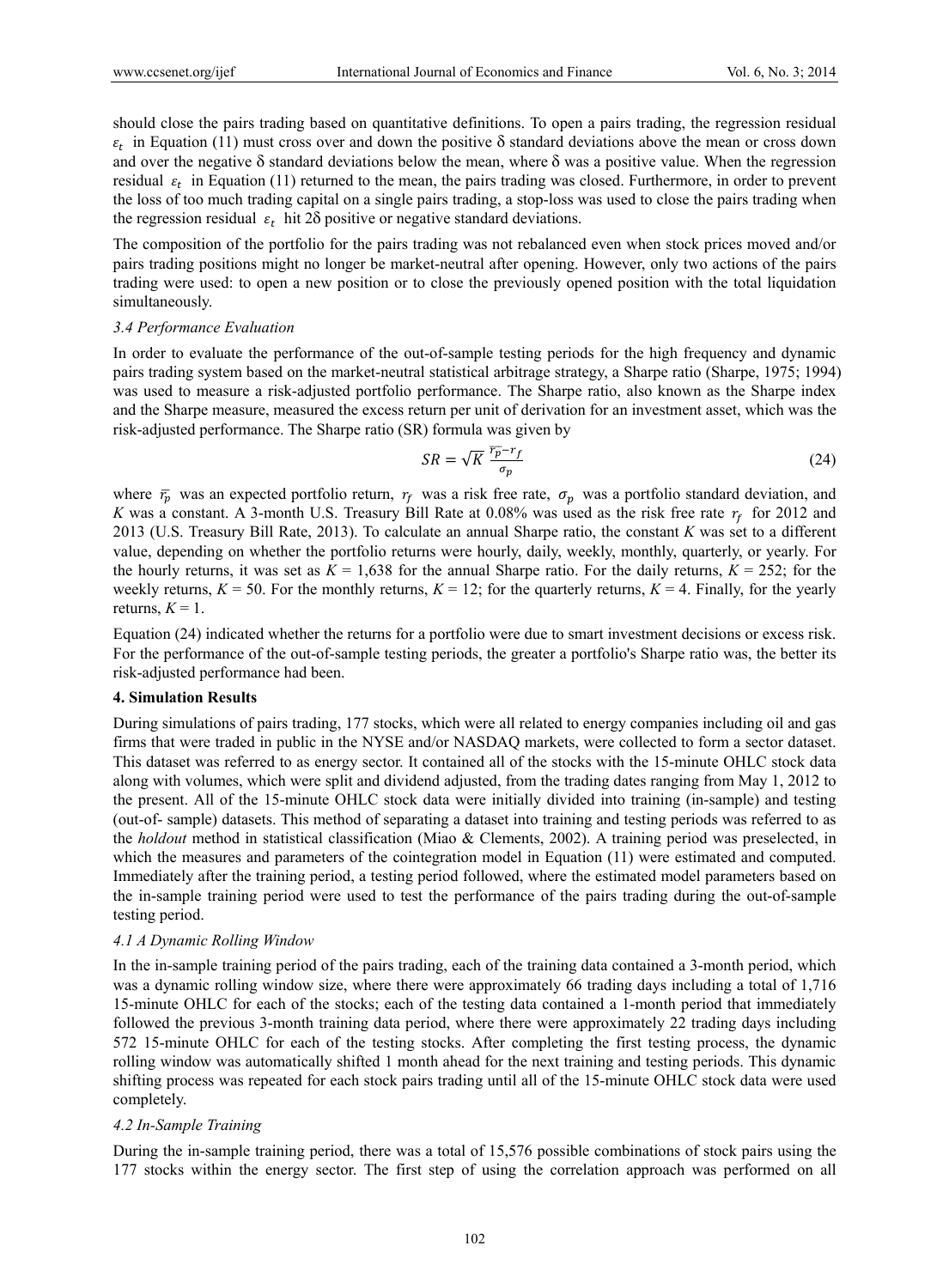possible stock combinations, where each of the stock pairs was pre-selected if its correlation coefficient was equal to or greater than 0.90. The second step involving the cointegration approach was tested on all of the pre-selected stock pairs, which were already selected based on the results from the correlation approach. A subset of the stock pairs was further selected if the test value of the cointegration approach was equal to or less than -3.34. This indicated that the test statistics of the cointegration approach was at a 95% criteria level. Of the initial 15,576 possible stock pairs, an average of 53 stock pairs that passed both requirements of the correlation approach and the cointegration test statistics was finally obtained during the in-sample training period.

The selected stock pairs were subsequently ranked based on the test statistics of the cointegration approach. The smaller the test value of the cointegration approach was, the higher the rank that the stock pair was given. Only the top 10 stock pairs with the highest ranks were selected from each of the 3-month in-sample training periods; the following 1-month testing period of pairs trading was then carried out for evaluating the cointegration model of pairs trading performance. Once this first testing period was finished, the dynamic rolling window was initiated to shift it 1 month ahead to form the second training and testing periods. All of the stock pairs were reselected according to the requirements of both the correlation and the test statistics of the cointegration approaches. Then all of the model parameters in Equation (11) were re-estimated and recomputed to be used for the second testing period. This procedure was continued in an overlaid and dynamic rolling window fashion to the end of all of the 15-minute OHLC stock data.

Table 1 shows the details of the top 10 ranked stock pairs, obtained during the first in-sample training period dating from May 1, 2012 to July 31, 2012 and each was associated with its correlation coefficient, minimum distance, test value of its cointegration, and rank. These stock pairs were used for the high frequency and dynamic pairs trading system based on the market-neutral statistical arbitrage strategy. Note that out of the 15,576 possible stock pairs, an average of only 53 stock pairs had both the correlation coefficient of at least 0.90 and the cointegration test value of less than -3.34. Of those stock pairs, the top 10 stock pairs with the highest ranks were finally selected to be used for the out-of-sample testing period. Although all of the top 10 ranked stock pairs presented positive returns during the in-sample training period, there was no guarantee that all top 10 of the stock pairs would produce positive returns of the pairs trading during the out-of-sample testing period.

| <b>Stock Pairs</b> | Correlation Coefficient | Minimum Distance | Cointegration Test Value | Rank of Stock Pair |
|--------------------|-------------------------|------------------|--------------------------|--------------------|
| <b>ESV/NE</b>      | 0.9436                  | 0.6712           | $-4.5454$                |                    |
| ETP/MWE            | 0.9120                  | 0.1354           | $-4.2033$                | 2                  |
| CLMT/RIG           | 0.9218                  | 0.1141           | $-4.1938$                | 3                  |
| RDC/SGY            | 0.9226                  | 0.2946           | $-4.0770$                | 4                  |
| ENB/SDRL           | 0.9245                  | 0.1241           | $-4.0511$                | 5                  |
| EOG/WMB            | 0.9598                  | 0.8773           | $-3.7894$                | 6                  |
| <b>AREX/WLL</b>    | 0.9530                  | 0.0375           | $-3.6805$                |                    |
| SEMG/VLO           | 0.9031                  | 0.2712           | $-3.6805$                | 8                  |
| <b>OAS/SPN</b>     | 0.9439                  | 0.0206           | $-3.4807$                | 9                  |
| CNO/PXD            | 0.9666                  | 0.0007           | $-3.4405$                | 10                 |

Table 1. A typical list of the top 10 ranked stock pairs obtained during the first in-sample training period (from May 1, 2012 to July 31, 2012)

Figure 1 shows a typical intraday chart of the stock pair (CLMT/RIG) with normalized prices in the 15-minute time duration, during the first in-sample training period from May 1, 2012 to July 31, 2012. This stock pair had a correlation coefficient of 0.9218 and cointegration test value of -4.1938, which was ranked third, as listed in Table 1. As can be seen, by identifying correlated and cointegrated stock pairs as shown in Figure 1, periods of divergence could be found where the prices of the stock pairs were separating in statistics. Therefore, we attempted to profit through convergence by using mean-reversion of the pairs trading based on the market-neutral statistical arbitrage strategy.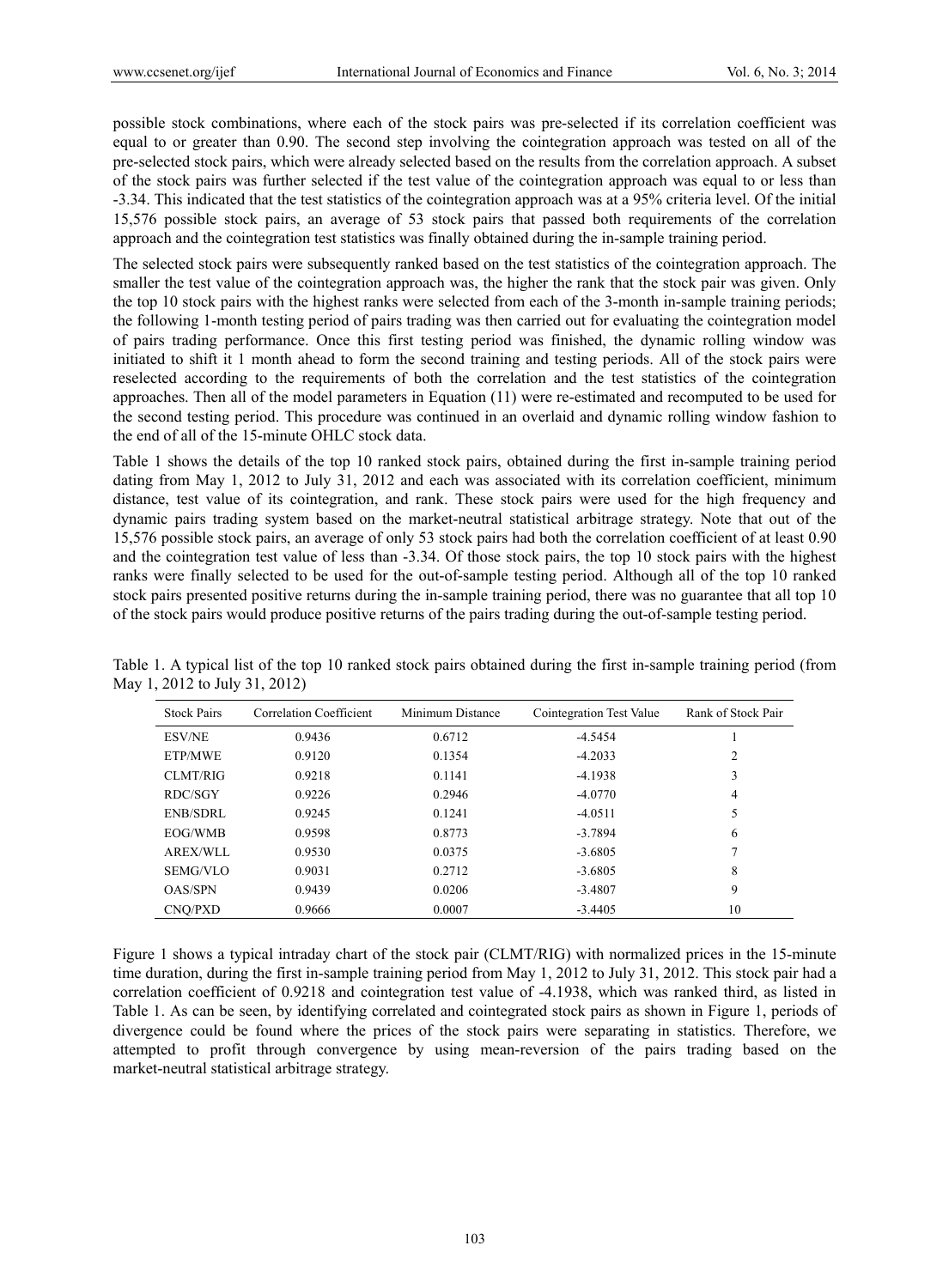

Figure 1. Normalized prices of the stock pair (CLMT/RIG) in a 15-minute time duration, in which the red curve was the stock (CLMT) and the blue curve was the stock (RIG)



Figure 2. A corresponding residual chart of the stock pair (CLMT/RIG), in which the black line was the zero-mean, the green lines were  $\pm 1$  standard deviations, the red lines were  $\pm 2$  standard deviations, and the blue lines were  $\pm 3$  standard deviations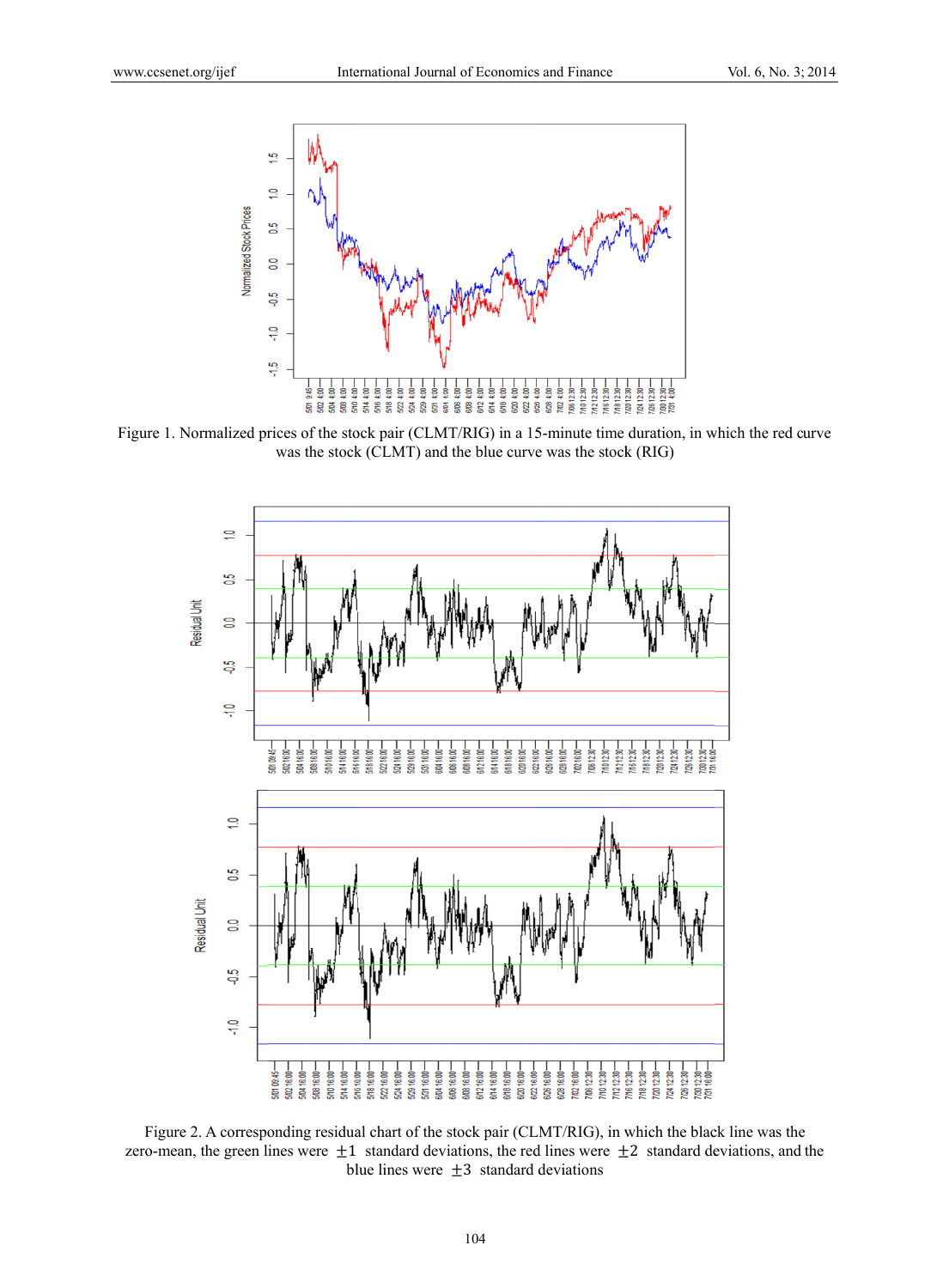The corresponding residual chart of the stock pair (CLMT/RIG) is shown in Figure 2, in which the black line was the zero-mean; the green, red, and blue lines represented  $\pm 1$ ,  $\pm 2$ , and  $\pm 3$  standard deviations, respectively. In this figure, there were 3 trading opportunities in the area spanning from the 2 positive standard deviations (red line) down to the zero-mean (black line) and 3 trading opportunities in the area spanning from the 2 negative standard deviations (red line) up to the zero-mean (black line). These trading opportunities reinforced the mean-reversion characteristic fashions. Thereby, the residual chart of the stock pair as shown in Figure 2 had a desirable characteristic for the mean-reversion of the pairs trading based on the market-neutral statistical arbitrage strategy.

## *4.3 Out-of-Sample Testing*

During the out-of-sample testing periods, the high frequency and dynamic pairs trading system based on the market-neutral statistical arbitrage strategy opened long and short positions simultaneously when the regression residual  $\varepsilon_t$  in Equation (11) passed through either the positive or negative 2 standard deviations line twice. The trading system also closed both positions at the same time when the regression residual  $\varepsilon_t$  reached the zero-mean. A stop-loss was also employed when the regression residual  $\varepsilon_t$  reached  $\pm 4$  standard deviations.

Table 2 shows the summarized results of the proposed high frequency and dynamic pair trading system based on the market-neutral statistical arbitrage strategy, obtained from all of the out-of-sample testing periods using the top 10 ranked stock pairs ranging from August 2012 to July 2013. There was a total of 169 trades, including 149 winning trades and 20 loss trades. The ratio of the wining trades divided by the loss trades was 7.45. The percentages of the winning and loss trades were 88.17% and 11.83%, respectively. The average percentage of a winning trade was 3.22%, while the average percentage of a loss trade was -1.88%. The average percentages were calculated under an assumption of zero transaction costs. Even if transaction costs were considered, such as a fixed standard transaction fee of \$7 (U.S. dollars) per trade for an unlimited number of shares or a transaction fee of \$0.002 per share per trade, the calculation of the winning and loss trades would not be affected significantly. The inclusion of transaction costs in calculating the trades would be negligible if a relatively larger amount of capital was used for each of the pairs trading.

In Table 2, the absolute ratio of reward divided by risk per trade was 1.71. The maximum and minimum percentages of monthly returns were 5.88% and 1.61%, respectively. The average of the monthly returns was 3.82%, with a standard deviation of 1.40%. Thus, the proposed pairs trading system achieved a monthly 2.67 Sharpe ratio and annual 9.25 Sharpe ratio for the out-of-sample testing periods from August 2012 to July 2013.

| Pairs Trading Portfolio<br>(All Trading Results) | Top 10 Ranked<br><b>Stock Pairs</b> | Pairs Trading Portfolio<br>(Monthly Return Results) | Top 10 Ranked<br><b>Stock Pairs</b> |
|--------------------------------------------------|-------------------------------------|-----------------------------------------------------|-------------------------------------|
| Number of Winning Trades                         | 149                                 | Mean                                                | 3.82%                               |
| Number of Loss Trades                            | 20                                  | Median                                              | 3.97%                               |
| <b>Total Number of Trades</b>                    | 169                                 | Minimum                                             | $1.61\%$                            |
| Winning/Loss Ratio                               | 7.45                                | Maximum                                             | 5.88%                               |
| Percentage of Winning Trades                     | 88.17%                              | <b>Standard Deviation</b>                           | $1.40\%$                            |
| Percentage of Loss Trades                        | 11.83%                              | <b>Skewness</b>                                     | $-0.0468$                           |
| Average Percentage of Winning Trades             | $3.22\%$                            | Kurtosis                                            | $-0.7904$                           |
| Average Percentage of Loss Trades                | $-1.88%$                            | Monthly Sharpe Ratio                                | 2.67                                |
| Reward/Risk Ratio                                | 1.71                                | Annual Sharpe Ratio                                 | 9.25                                |

Table 2. A summary of performance results of the proposed pairs trading system during the out-of-sample test periods (from August 2012 to July 2013)

Table 3 shows the comparative monthly and cumulative returns of profits or losses during the out-of-sample testing periods using the top 10 ranked stock pairs, which were selected during each of the in-sample training periods, along with those from tracking the S&P 500 index performance in the NYSE equity market. The cumulative return of the S&P 500 index performance was 22.23% during the period from August 2012 to July 2013, while the proposed high frequency and dynamic pairs trading system, based on the market-neutral statistical arbitrage strategy using the two-stage correlation and cointegration approach, achieved 56.58%. Compared to the S&P 500 index performance, the proposed high frequency and dynamic (HFD) pairs trading system performed 34.35% more in terms of cumulative returns. In addition, the S&P 500 index had negative returns during the two months, October 2012 and June 2013, while the proposed pairs trading system showed positive returns for all of the months during 2012 and 2013.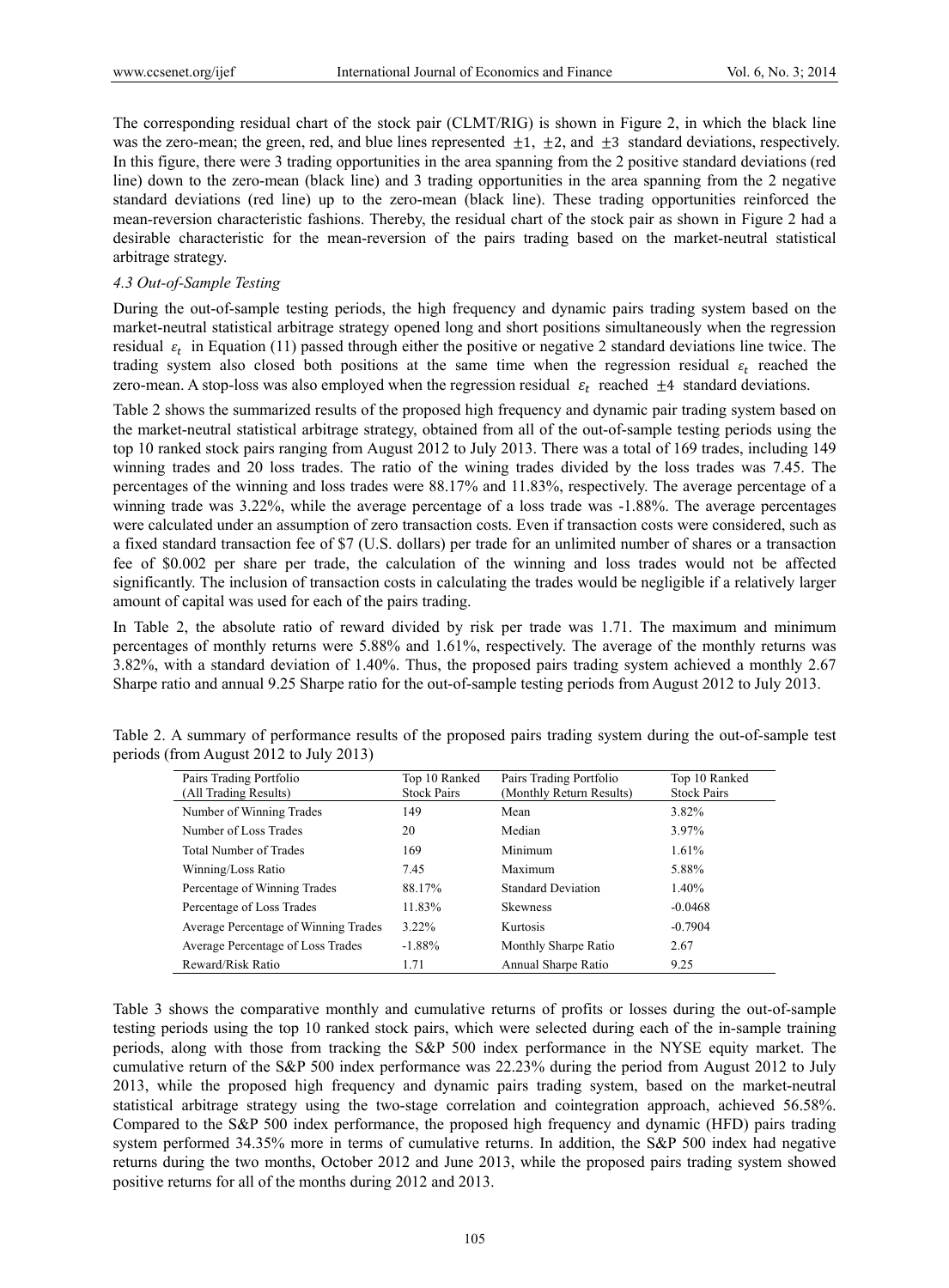|              | Monthly Returns Performance |                         | Cumulative Returns Performance |                         |
|--------------|-----------------------------|-------------------------|--------------------------------|-------------------------|
| Date Periods | S&P 500 Index               | <b>HFD Pair Trading</b> | S&P 500 Index                  | <b>HFD Pair Trading</b> |
| 2012         |                             |                         |                                |                         |
| August       | 1.98%                       | 1.88%                   | 1.98%                          | 1.88%                   |
| September    | 2.42%                       | 4.45%                   | 4.45%                          | 6.41%                   |
| October      | $-1.98%$                    | 4.31%                   | 2.38%                          | 11.00%                  |
| November     | 0.28%                       | 5.88%                   | 2.67%                          | 17.53%                  |
| December     | 0.71%                       | 3.97%                   | 3.40%                          | 22.19%                  |
| 2013         |                             |                         |                                |                         |
| January      | 5.04%                       | 1.61%                   | 8.61%                          | 24.16%                  |
| February     | 1.11%                       | 4.93%                   | 9.81%                          | 30.28%                  |
| March        | 3.60%                       | 3.36%                   | 13.77%                         | 34.66%                  |
| April        | 1.81%                       | 5.87%                   | 15.82%                         | 42.56%                  |
| May          | 2.08%                       | 3.97%                   | 18.23%                         | 48.22%                  |
| June         | $-1.50%$                    | 2.66%                   | 16.46%                         | 52.17%                  |
| July         | 4.95%                       | 2.90%                   | 22.23%                         | 56.58%                  |

Table 3. A summary of performance results of the monthly and cumulative returns of profits or losses based on the proposed pairs trading system and the S&P 500 index respectively

Figure 3 shows a line chart comparing the performances of the proposed high frequency and dynamic pairs trading system using the market-neutral statistical arbitrage strategy and the S&P 500 index based on cumulative returns of profits or losses for the top 10 ranked stock pairs. In this figure, the red line represented the proposed pairs trading system performance, and the blue line represented the S&P 500 index performance. The proposed pairs trading system performance well exceeded the S&P 500 index performance by 34.35% after the end of the 12-month trading period from August 2012 to July 2013. In addition, the proposed pairs trading system performed well during the two difficult months (October 2012 and June 2013) when the S&P 500 index had negative returns. In other words, the proposed pairs trading system might be more profitable in times when the U.S. stock market performed poorly. Furthermore, a correlation measure of the monthly returns between the proposed pairs trading system and the S&P 500 index performance was about -0.38. As can be expected, there was a low negative correlation between their performances in which the returns of the proposed pairs trading system performed positively regardless of the performance of the S&P 500 index.

Figure 4 shows a line chart comparing the performances of the proposed pairs trading system (red line) and the S&P 500 index (blue line) based on their monthly returns. The performance returns of the proposed pairs trading system were relatively market-neutral and independent of the performance returns of the S&P 500 index. Likewise, the performances of the proposed pairs trading system and the S&P 500 index did not correlate; the proposed pairs trading system performed more positively than the S&P 500 index.

Additionally, a bar chart comparing the performances of the proposed pairs trading system (red) and the S&P 500 index (blue) based on monthly returns is shown in Figure 5. As can be seen, all of the performance returns of the proposed pairs trading system were positive returns, while the S&P 500 index had two negative returns in October and June during the 12-month trading period. The proposed pairs trading system generated an average monthly return of 3.82% in profits while the S&P 500 index produced an average monthly return of 1.71% in profits. Thus, the proposed pairs trading system outperformed the S&P 500 index by 123% in monthly returns.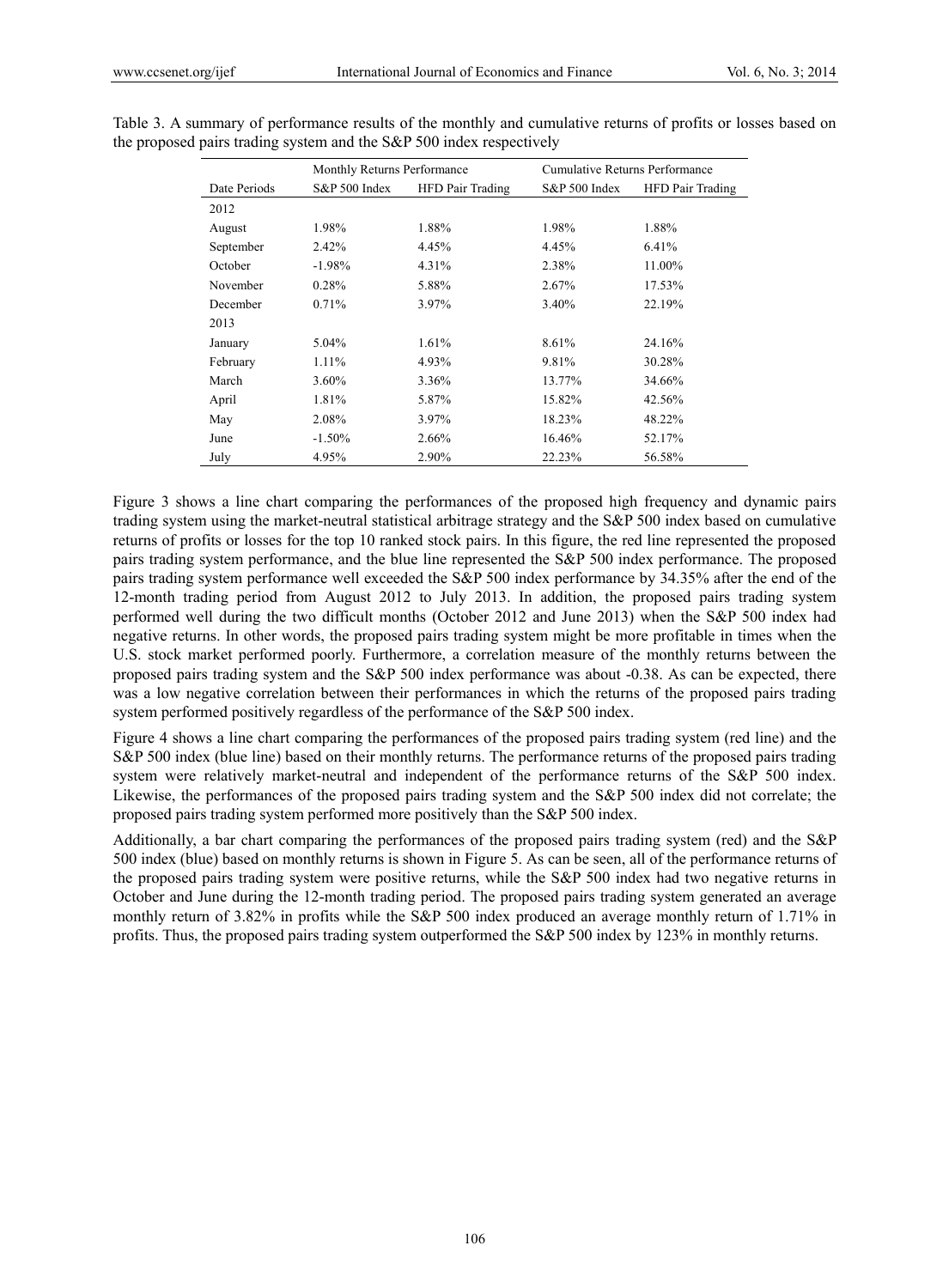

Figure 3. A line chart comparing the performances of the proposed pairs trading system using the market-neutral statistical arbitrage strategy (red line) and the S&P 500 index (blue line) based on their cumulative returns



Figure 4. A line chart comparing the performances of the proposed pairs trading system (red line) and the S&P 500 index (blue line) based on their monthly returns



Figure 5. A bar chart comparing the performances of the proposed pairs trading system (red) and the S&P 500 index (blue) based on their monthly returns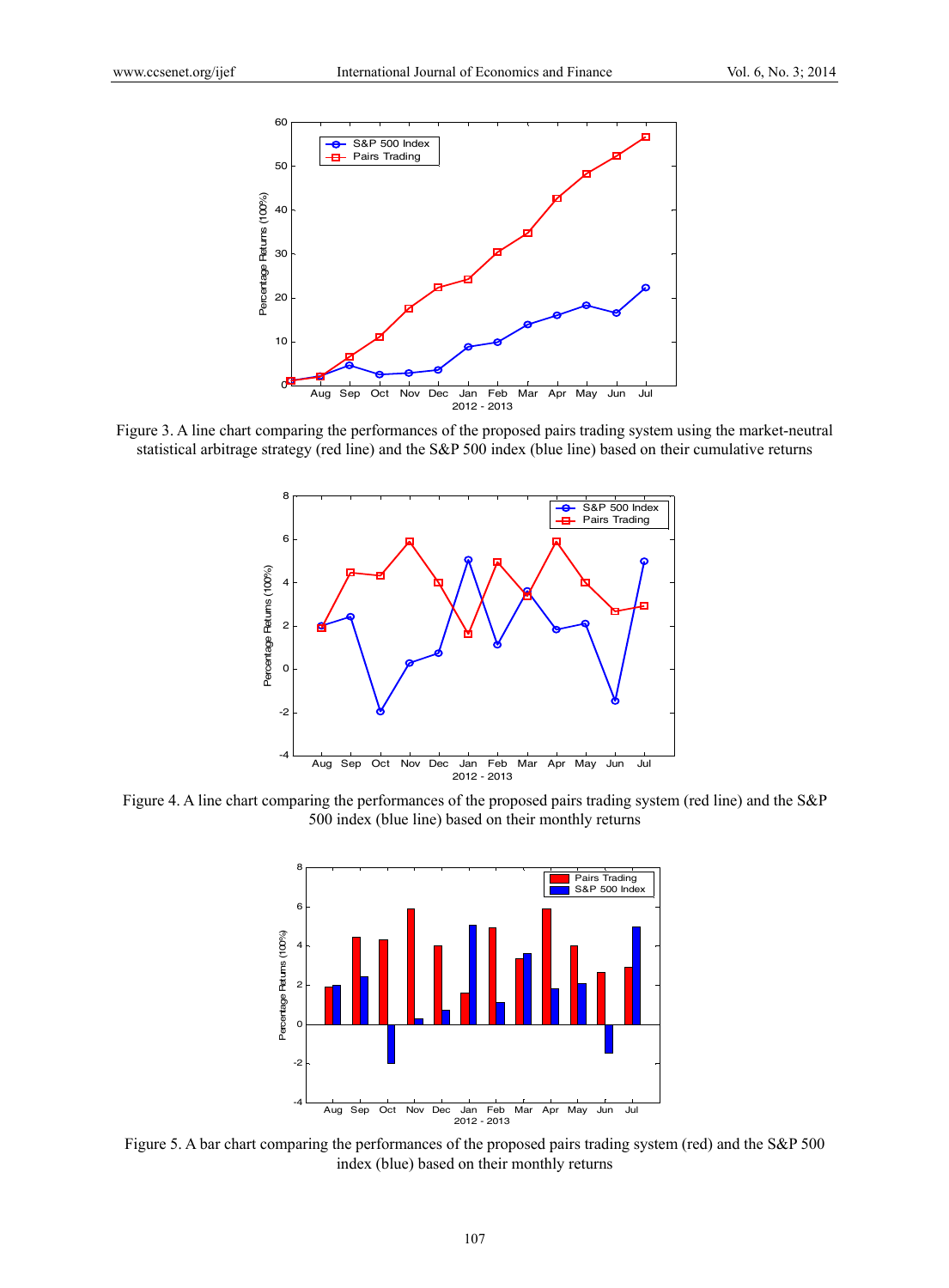## **5. Conclusion**

In this paper, a high frequency and dynamic pair trading system was developed based on a market-neutral statistical arbitrage strategy using the two-stage correlation and cointegration approach. All of the stocks that were used for the proposed pairs trading system belonged to the same energy sector in the NYSE and/or NASDAQ equity markets. The composition of the portfolio of the proposed pairs trading system had vanishing portfolio betas. Thus, it was uncorrelated with the market factors that drove the portfolio returns. The trading strategy of the proposed pairs trading system was implemented using the two-stage correlation and cointegration approach, which explored the mean-reversion of the top 10 ranked stock pairs from each of the in-sample training periods.

Correlation measures were first applied to all possible stock pair combinations. The pre-selected stock pairs must have had correlation coefficients that were at least 0.9. Then, the cointegration tests were applied on all of the pre-selected stock pairs in order to identify stock pairs that shared long-term equilibrium relationships. The selected stock pairs should have had test values of cointegration that were less than -3.34, which indicated that the test statistics of the cointegration approach were at the 95% criteria level. Out of 15,576 possible stock pairs, an average of 53 correlated and cointegrated stock pairs from each of the in-sample training periods were obtained. Subsequently, all of the stock pairs were ranked based on the cointegration test values obtained from the in-sample training periods. From there, a portfolio containing the top 10 ranked stock pairs that displayed the lowest test values of cointegration in the in-sample training periods was finally compiled to be traded for the out-of-sample testing periods.

The cumulative net profit of the proposed pairs trading system during the 12 months of the out-of-sample test periods was 56.58%, with an average monthly return of 3.82% and a standard deviation of 1.40%. This resulted in a 2.73 monthly Sharpe ratio and 9.45 annual Sharpe ratio for the out-of-sample test periods. Furthermore, the proposed pairs trading system showed relatively low levels of volatility and no significant correlation with the S&P 500 index performance in the NYSE equity market, thereby confirming its market neutrality. In addition, the test results during the out-of-sample test periods were attractive when compared to other strategies employed by hedge funds and professionals (Lo, 2010; Jaeger, 2003). From these results, the proposed high frequency and dynamic pairs trading system, produced by the market-neutral statistical arbitrage strategy using the two-stage correlation and cointegration approach, reinforced the use of correlation and cointegration as important integration tools in quantitative trading, risk control, and money management.

In future research, Kalman filtering techniques (Miao & Clements, 2002; Grewal & Andrews, 2008) would be used for estimating and identifying the adaptive stability of the parameters of the cointegration model in real-time mode. Therefore, there would be further enhancements of profitability and mitigation of risks for pairs trading based on the market-neutral statistical arbitrage strategy.

## **References**

- Akaike, H. (1969). Fitting autoregressive models for prediction. *Annals of the Institute of Statistical Mathematics, 21*, 243–247. http://dx.doi.org/10.1007/BF02532251
- Akaike, H. (1979). A bayesian extension of the minimum aic procedure of autoregressive model fitting. *Biometrika, 66*, 237–242. http://dx.doi.org/10.2307/2335654
- Akaike, H. (1992). Information theory and an extension of the maximum likelihood principle. In S. Kotz & N. L. Johnson (Eds.), *Breakthroughs in Statistics* (Vol. 1, pp. 610–624). London, England: Springer-Verlag. http://dx.doi.org/10.1007/978-1-4612-0919-5\_38
- Aldridge, I. (2009). *How profitable are high-frequency strategies?* FINalternatives: Hedge Fund & Private Equity News. Retrieved from http://www.finalternatives.com/node/9271
- Aldridge, I. (2010). *High-frequency trading: A practical guide to algorithmic strategies and trading system*. Hoboken, New Jersey: John Wiley & Sons, Inc.
- Alexander, C. (1999). Optimal hedging using cointegration. *Philosophical Transactions of the Royal Society, Series A, 357*, 2039–2058. http://dx.doi.org/10.1098/rsta.1999.0416
- Avellaneda, M., & Lee, J. H. (2010). Statistical arbitrage in the U.S. equities market. *Quantitative Finance, 10*, 1–22. http://dx.doi.org/10.2139/ssrn.1153505
- Caldeira, J. F., & Moura, G. V. (2013). Selection of a portfolio of pairs based on cointegration: A statistical arbitrage strategy. *Revista Brasileira de Financas (Online), Rio de Janeiro, Brazil, 11*(1), 49–80. http://dx.doi.org/10.2139/ssrn.2196391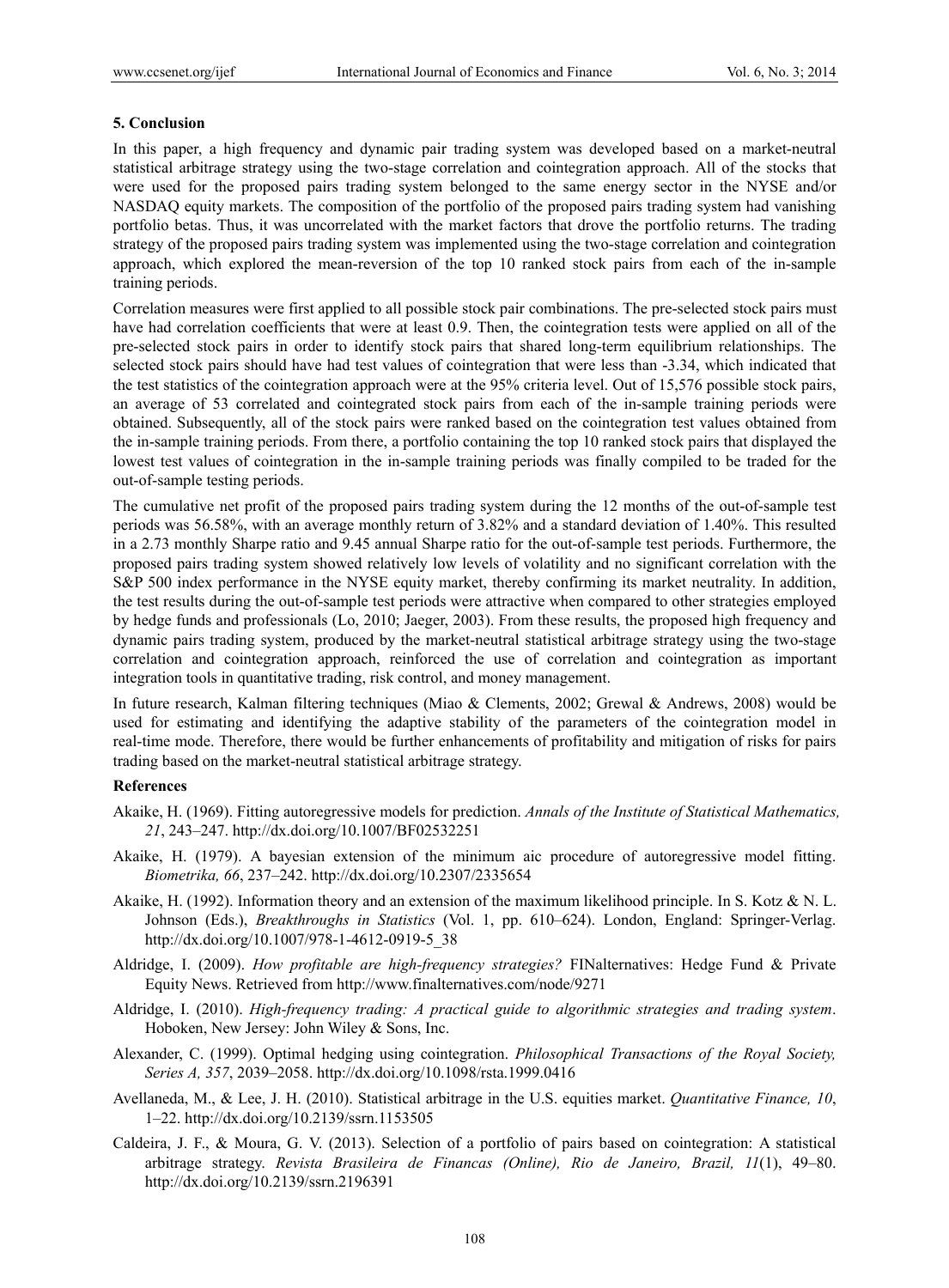- Cartea, A., & Penalva, J. (2012). Where is the value in high frequency trading? *Quarterly Journal of Finance, 2*(3), 1–46. http://dx.doi.org/10.1142/S2010139212500140
- Cochrance, J. H. (1991). A critique of the application of unit root tests. *Journal of Economic Dynamics and Control, 15*, 275–284. http://dx.doi.org/10.1016/0165-1889(91)90013-Q
- Dickey, D. A., & Fuller, W. A. (1979). Distribution of the estimates for autoregressive time series with a unit root. *Journal of the American Statistical Association, 74*(366), 427–431. http://dx.doi.org/10.2307/2286348
- Elliot, R. J., Hoek, J. V. D., & Malcolm, W. P. (2005). Pairs trading. *Quantitative Finance, 5*(3), 271–276. http://dx.doi.org/10.1080/14697680500149370
- Engle, R. F., & Granger, C. W. J. (1987). Co-integration and error correction: Representation, estimation, and testing. *Econometrica, 55*(2), 251–276. http://dx.doi.org/10.2307/1913236
- Gatev, E., Goetzmann, W. N., & Rouwenhorst, K. G. (2006). Pairs trading: Performance of a relative-value arbitrage rule. *The Review of Financial Studies, 19*(3), 797–827. http://dx.doi.org/10.1093/rfs/hhj020
- Grewal, M. S., & Andrews, A. P. (2008). *Kalman filtering, theory and practice using MATLAB* (3rd ed.). Hoboken, New Jersey: John Wiley & Sons, Inc. http://dx.doi.org/10.1002/9780470377819
- Hannan, E. J., & Quinn, B. G. (1979). The determination of the order of an autoregression. *Journal of the Royal Statistical Society, B*(41), 190–195.
- Harris, R. I. D. (1995). *Using cointegration analysis in econometric modeling*. London, England: Prentice Hall.
- Jaeger, R. A. (2003). *All about hedge funds: The easy way to get started*. New York: McGraw-Hill Companies, Inc.
- Johansen, S. (1988). Statistical analysis of cointegration vectors. *Journal of Economic Dynamics and Control, 12*, 231–254. http://dx.doi.org/10.1016/0165-1889(88)90041-3
- Kleinbaum, D. G., Kupper, L. L., & Muller, K. E. (1988). *Applied regression analysis and other multivariable methods* (2nd ed.). Boston, Massachusetts: PWS-KENT Publishing Company.
- Liew, V. K. S. (2004). Which lag length selection criteria should we employ? *Economics Bulletin, 3*(33), 1–9.
- Lin, Y. X., McCrae, M., & Gulati, C. (2006). Loss protection in Pairs trading through minimum profit bounds: A cointegration approach. *Journal of Applied Mathematics and Decision Sciences*, 1–14. http://dx.doi.org/10.1155/JAMDS/2006/73803
- Lo, A. W. (2010). *Hedge funds: An analytic perspective*. Princeton, New Jersey: Princeton University Press.
- Miao, G. J. (2007). *Signal processing in digital communications*. Boston, Massachusetts: Artech House, Inc.
- Miao, G. J., & Clements, M. A. (2002). *Digital signal processing and statistical classification*. Boston, Massachusetts: Artech House, Inc.
- Ng, S., & Perron, P. (1995). Unit root tests in ARMA Models with data-dependent methods for the selection of the truncation lag. *Journal of the American Statistical Association, 9*(429), 268–281. http://dx.doi.org/10.2307/2291151
- Perlin, M. S. (2009). Evaluation of Pairs-trading strategy at the Brazilian financial market. *Journal of Derivatives & Hedge Funds, 15*(2), 122–136. http://dx.doi.org/10.1057/jdhf.2009.4
- Pole, A. (2007). *Statistical arbitrage: Algorithmic trading insights and techniques*. Hoboken, New Jersey: John Wiley & Sons, Inc.
- Schwarz, G. (1978). Estimating the dimension of a Model. *The Annals of Statistics, 6*(2), 461–464. http://dx.doi.org/10.1214/aos/1176344136
- Sharpe, W. F. (1975). Adjusting for risk in portfolio performance measurement. *Journal of Portfolio Management*, 29–34. http://dx.doi.org/10.3905/jpm.1975.408513
- Sharpe, W. F. (1994). The sharpe ratio. *Journal of Portfolio Management, 21*(1), 49–58. http://dx.doi.org/10.3905/jpm.1994.409501
- U.S. Treasury Bill Rate. (2013). *3-month historical data* (January 2012–December 2013). Retrieved from http://ycharts.com/indicators/3\_month\_t\_bill
- Vidyamurthy, G. (2004). *Pairs trading: Quantitative methods and analysis*. Hoboken, New Jersey: John Wiley & Sons, Inc.